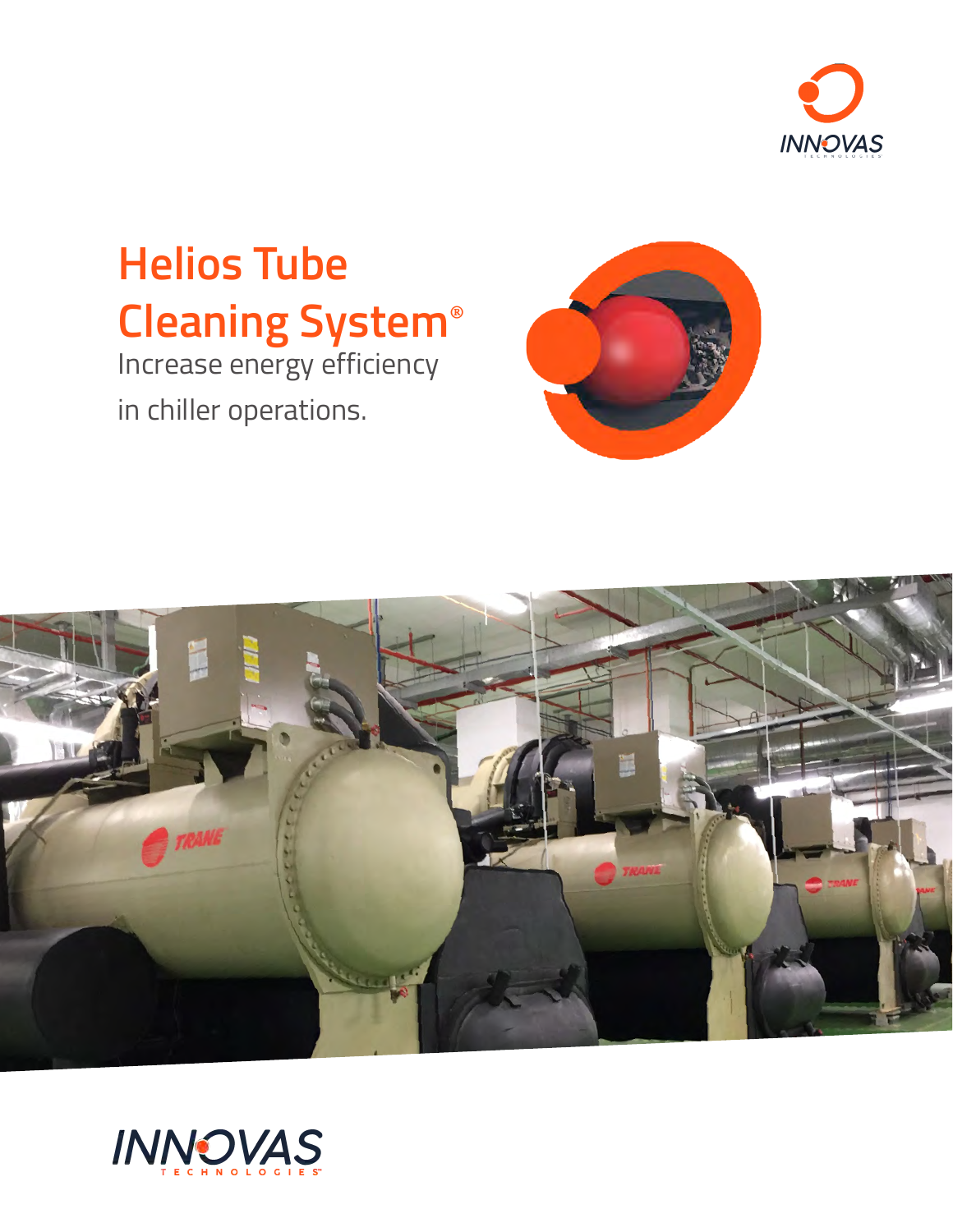# Helios TCS® Eliminates the century old problem of chiller fouling.

### Background

The magnitude of shell and tube fouling as an energy waster is one of the least understood costs to our economy. Commercial buildings account for nearly 40% of total energy consumption in the United States and of that up to 50% of their energy is consumed by HVAC systems. More than ever, leaders are focused on system optimization to enhance cost performance, optimize resource consumption and improve environmental health.

In the commercial and industrial sectors, chillers are foundational for HVAC services and process cooling. Water cooled chillers are incredibly effective, but they suffer from endemic tube fouling preventing their complete optimization. Historically, fouling in tubes causes up to 30% efficiency loss. I t h as been tolerated and mitigated by manual cleaning by operators for over a century because there was no solution. Until now.

The award winning Helios TCS represents the breakthrough solution eliminating efficiency robbing fouling and a ll its problematic effects through mechanical and fully automatic preventative cleaning.

### Leadership

Innovas Technologies has spent the last decade building products that empower our customers to overcome operational problems that slowed their own path to excellence. Industry leading Innovas is devoted to the success of our customers through quality, service and product development meeting the most rigorous life cycle requirements. Leading design, quality, service and operational support ensures success.

### It Boils Down to Results

Innovas' customers operate sophisticated, best practice plants, so they will tolerate nothing short of excellence and consistent performance. The Helios meets the challenge by demonstrating a 99.97% reliability rate proven through the millions of run hours and cycles in demanding environments. Efficiency results? The average efficiency gain for Helios equipped chillers exceeds 8%. A powerful tool for the operator seeking optimal performance from their chillers.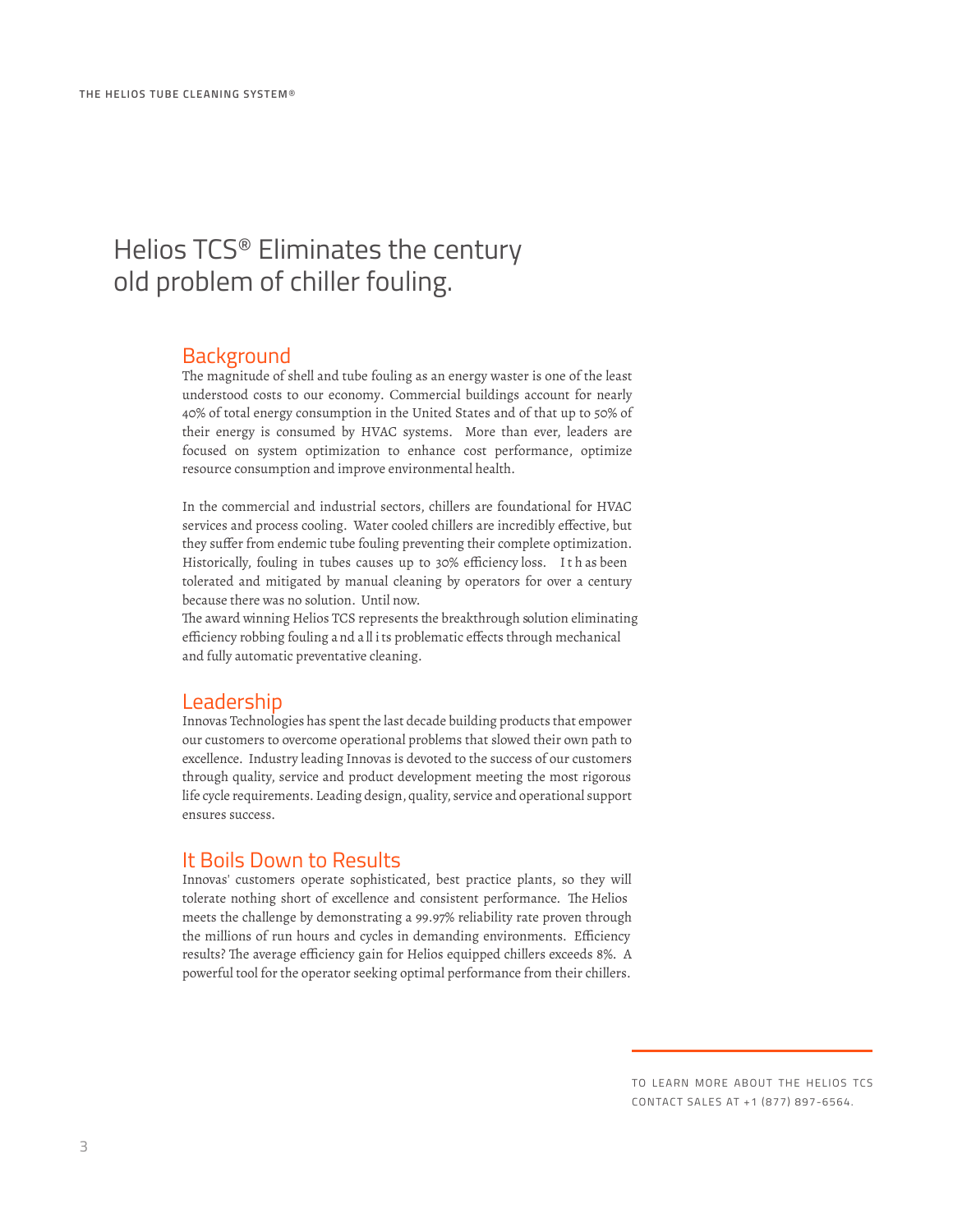

# Reliability

The Helios TCS install base has operated millions of hours with a demonstrated reliability rate exceeding 99.97%. Built specifically for reliability Innovas Technologies adheres to all of the cornerstones of quality including design, service, rugged build and adoptions into the product of process learning. The goal? The Helios System is designed to exceed the life of the equipment it serves.



Environment

Shell and tube heat exchanger fouling, including chillers, represents one of the largest under-addressed causes of energy waste in existence.

Tellingly, the average chiller in the United States operates at a compromised rate losing between 5% and 25% efficiency due to fouling.



# **Sustainability**

With over 300,000 chillers in the US, the waste equals 10's of millions' in tons of excessive greenhouse gas emissions.

The Helios Tube Cleaning System® eliminates the entire problem, offering a unique solution to achieve sustainability targets and reduce environmental impact.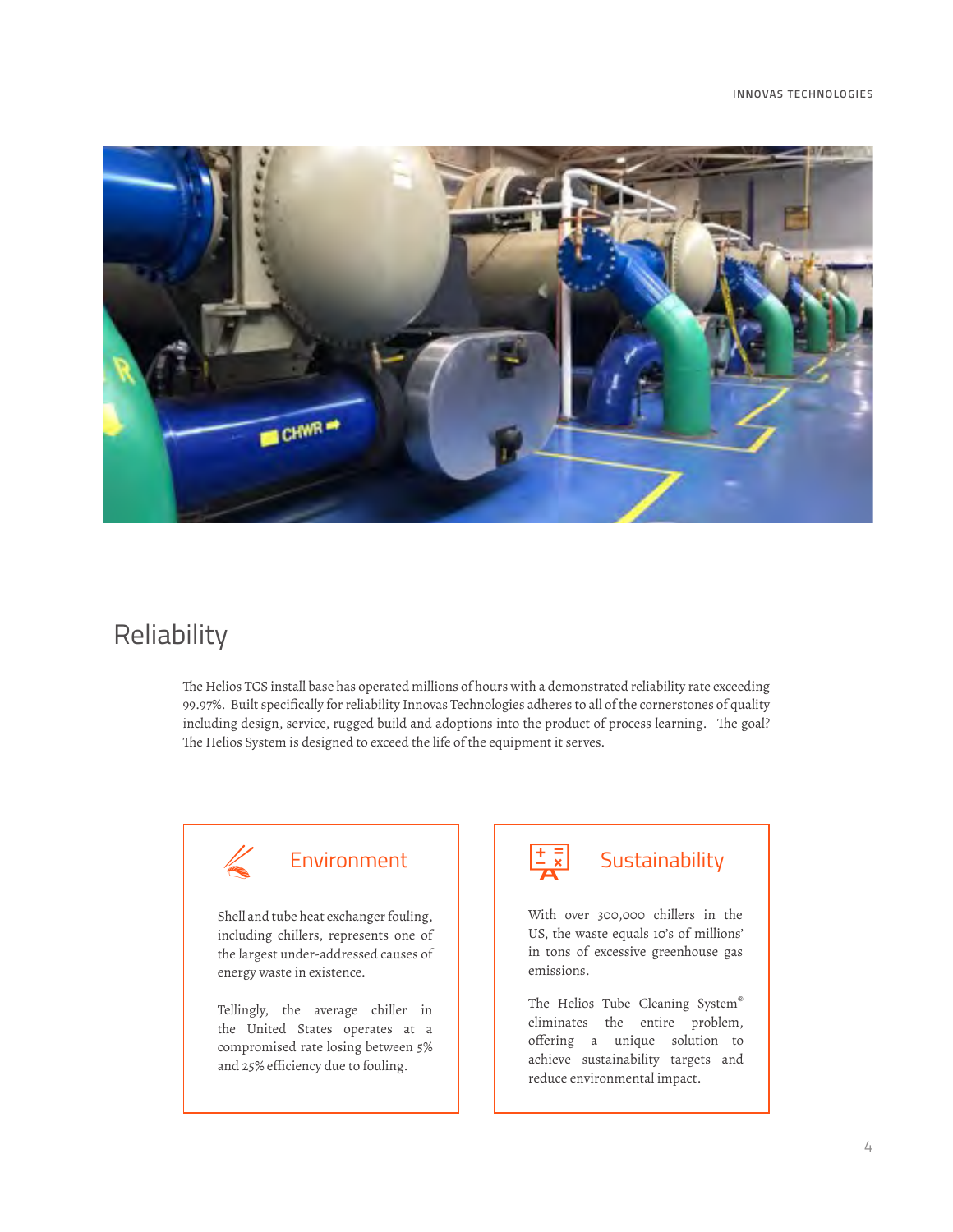# Built to last, built to perform.

Designed and built in the United States, the Helios TCS system is constructed to thrive in the most challenging environments. Fabrication precision and component quality are keys to building an ultra-reliable system meant to last.





**ZERO MOVING PARTS** NO PROCESS INTERRUPTION

No moving parts located in the chiller water flow means no interruption to chilling process for service or maintenance.

#### **Improved Serviceability**

Configurable ball change reminder provides notification to operators when a ball change is due. Optional ball trap service ports enable quick and easy inspection or cleaning without removing entire ball trap cover.





**INTUITIVE CONTROLS** ADAPTIVE USER EXPERIENCE

Four-color touchscreen HMI allows operators to easily monitor system operations and adjust control settings as needed.

#### **Personalized Controls integration**

Helios PLC can be provided with either BACnet or MODBUS communications module for integration with facility systems. Facility-specific equipment names (CH-1, etc.) can be programmed to match facility nomenclature.





**CUSTOMIZABLE** DESIGN-BUILD SOLUTIONS

Ball traps available in a variety of configurations to fit any existing pipeline geometry. Custom designbuild solutions available.

#### **Modular Expansion Capability**

Helios Skid controls and pump can be expanded to service up to five heat exchangers, allowing for simple forward-fit to additional chillers as needed.



Coupled with robust controls designed to interface with your systems for reliability but also embrace growth avenues for your future innovations.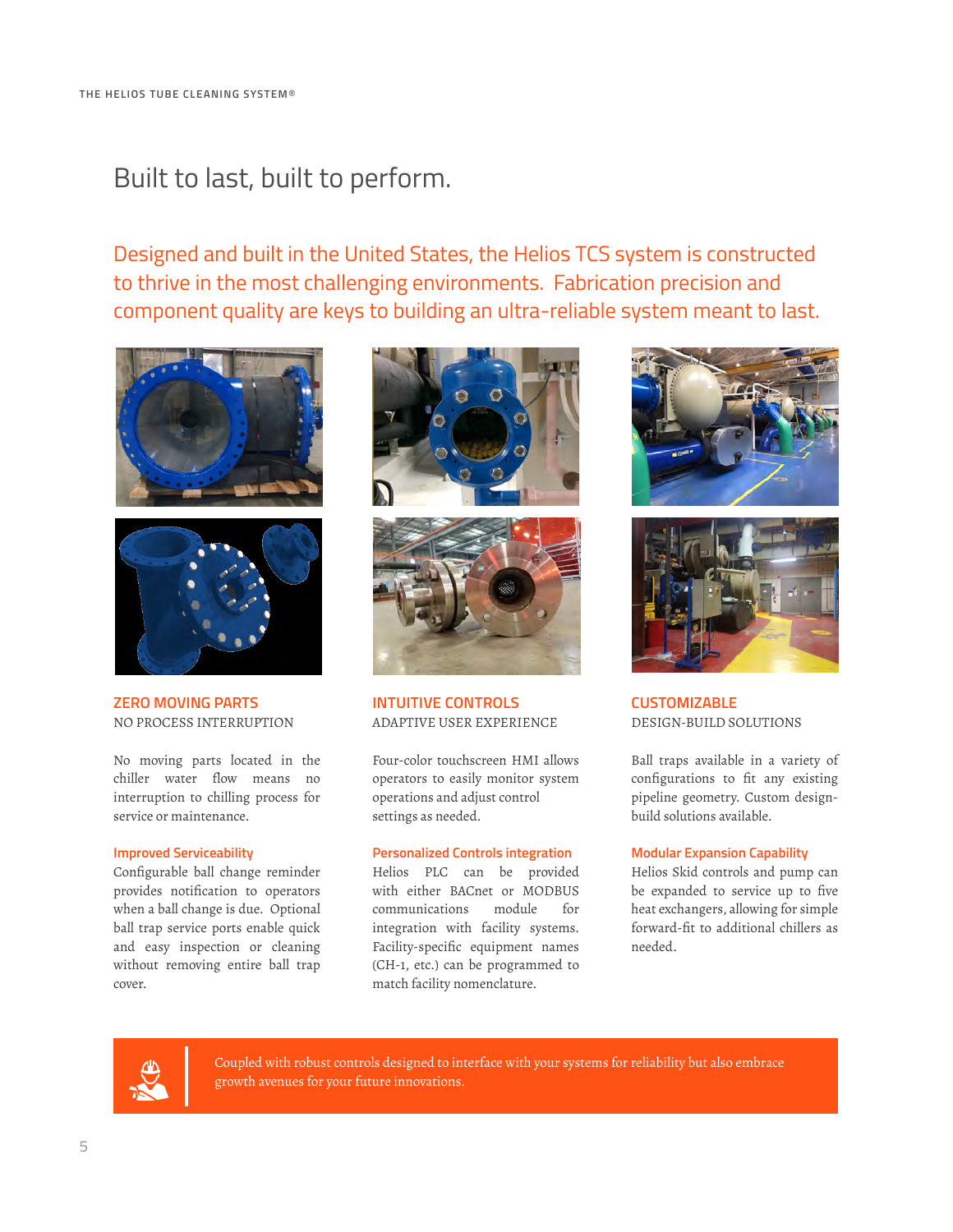

### **HOW DOES THE HELIOS SYSTEM WORK?**

The Helios Tube Cleaning System continuously cleans heat exchangers by circulating sponge balls through the heat exchanger tubes at programmed intervals, preventing residue, deposits, and bio-film from accumulating in the tubes. The sponge balls are slightly larger in diameter than the tubes, and wipe the tubes clean as they pass through. The balls are then trapped on the outlet side of the heat exchanger where they are collected, transported, and stored until the next cleaning cycle begins.

 **The Helios cycle is fully automatic and controlled by a programmable controller**. The Collector can be easily and quickly isolated from main system for rapid change of cleaning balls with minimal effort.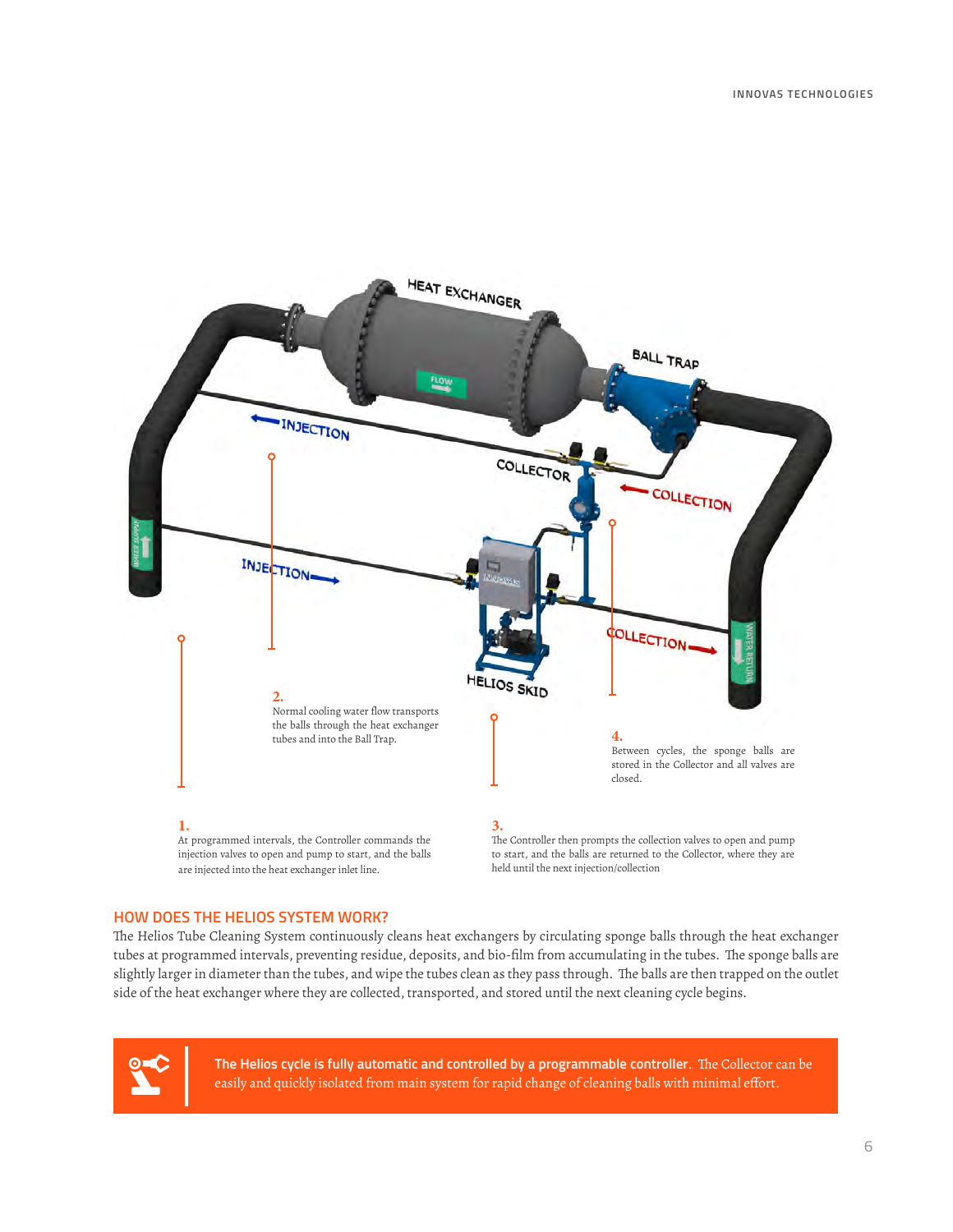#### **THE HELIOS TUBE CLEANING SYSTEM**®



# The Value Foundations

From the enterprise level down to small business, the essential element for any investment is that it provides value. Specifically, we view building value through the lens of Life Cycle Value Stream (LCVS) so that our products perform comprehensively, measurably and with longevity in our customers' businesses.

Built for LCVS performance in serious companies. The Helios is built to serve as a reliable performing asset generating value in multiple areas: Energy, labor, process reliability, longevity, feedback and evolves to serve as a trusted diagnostic tool in your network.

Most importantly, we want the Helios to become part of your story about making things better. Saving energy, reducing work load, improving your plant resiliency and of course, increasing your contribution to improved sustainability. Your story, your work, is important and Innovas Technologies can help add success to your journey.

> TO LEARN MORE ABOUT THE HELIOS TCS CONTACT SALES AT +1 (877) 897-6564.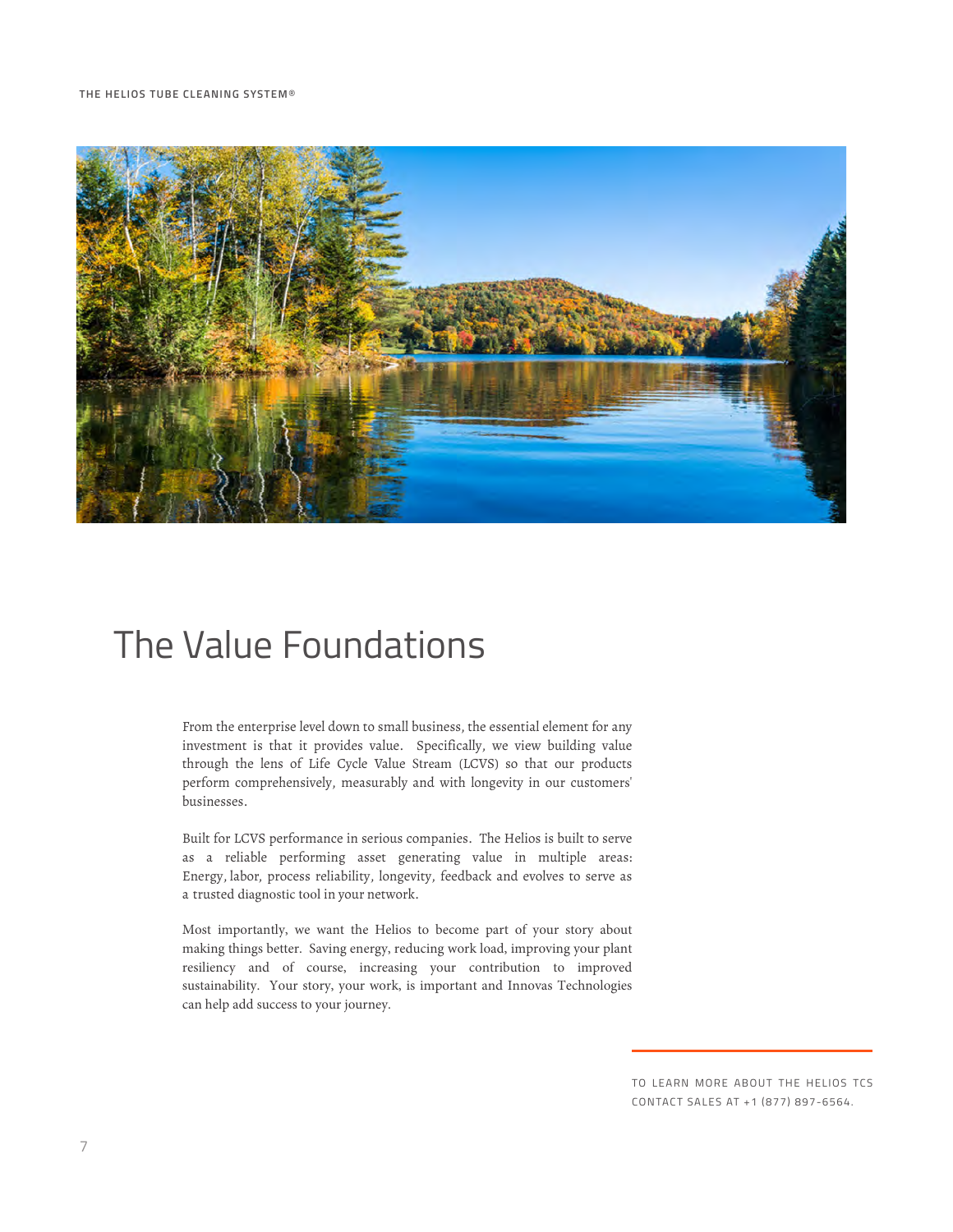The Helios contributes an impressive Life Cycle Value Stream that offers energy savings, reduced maintenance, enables peripheral systems lifespan extensions, sustainability contributions, water savings, information feedback, reliability in associated processes, simplifies processes, high rate of return, opportunity for reduction in water treatment chemicals, data expandability, and a low cost of operation.



## Energy & Water Savings

The Helios delivers more than 8% improvement in chiller efficiency. This factor grows when degraded water or other above average fouling factors are presented. Energy costs money and when the Helios is implemented, it normally pays for itself in under 3.0 years (full project cost).

The Helios enables the operator to run their cooling tower systems at higher cycles of concentration due to the reduced requirement for chemicals needed to prevent tube fouling. Through higher cycles, thousands of gallons of make up water can be saved. Lastly, the Helios is a net zero water consumer.



### Equipment Life Extension & Labor Savings

The Helios eliminates wear factors like the damage caused by manual tube cleaning and effects of abnormal chiller operations due to fouling. Also, the Helios eliminates micro-biologically induced corrosion (MIC) that is the often the cause of pitting, holes and premature tube failure.

The Helios eliminates the need to manually clean your chiller tubes. This saves thousand of dollars annually per chiller and provides the benefit of freeing your skilled technicians to work on higher value initiatives in your plant.



### **Sustainability**

Shell and tube heat exchangers represent one of the largest producer of unnecessary greenhouse gas emissions. Entirely preventable. A typical Helios installation (four 1,500 ton chillers) will save over 1.0M kW hours annually thus avoiding over 730 tons CO2 emissions and providing the benefit equivalent to planting over 17,000 trees per year.

> W W W . I N N O V A S T E C H N O L O G I E S . C O M INFO@INNOVASTECHNOLOGIES.COM